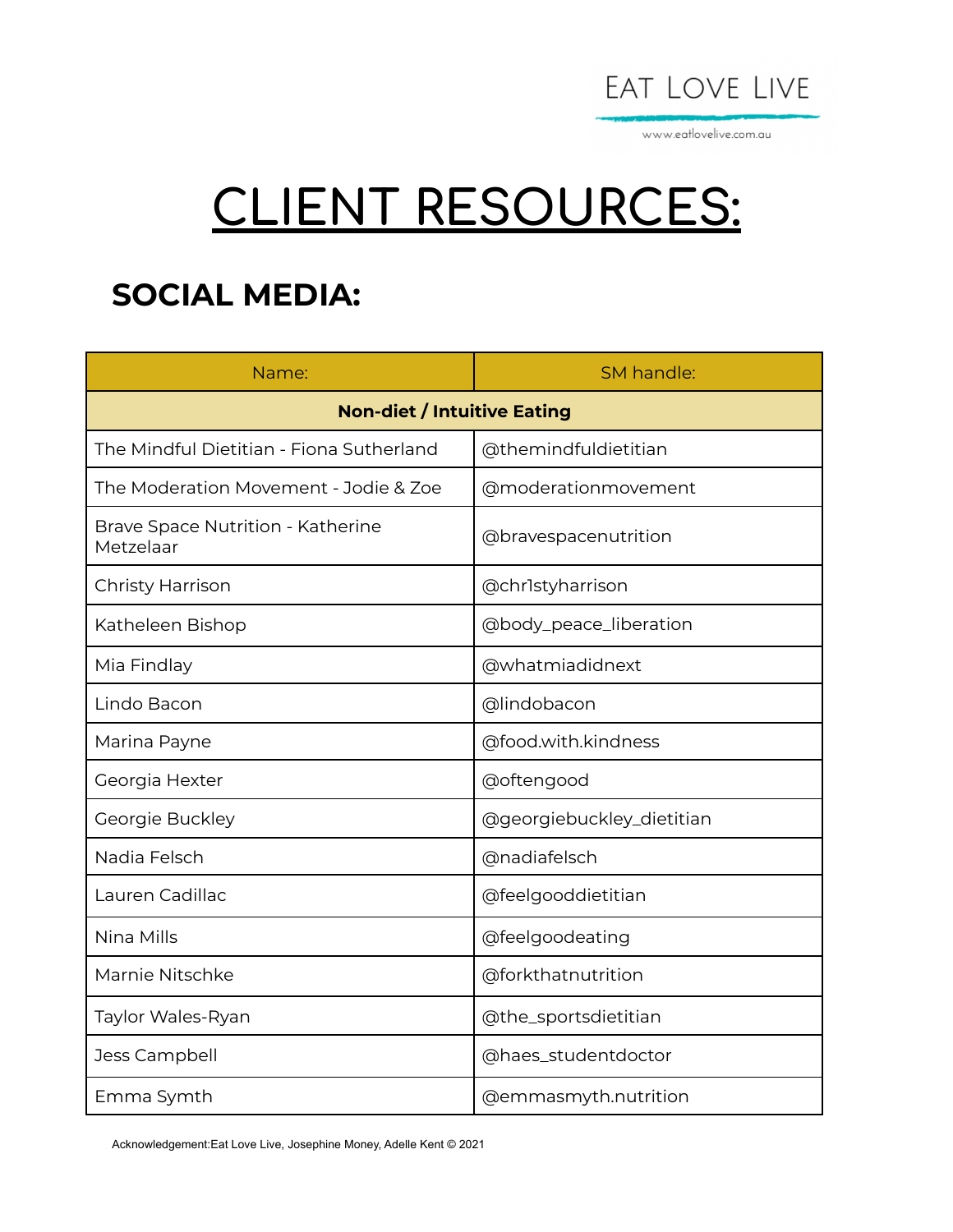www.eatlovelive.com.au

| Cassie Barnard                          | @cassiebarnard_dieititian     |
|-----------------------------------------|-------------------------------|
| Ariana                                  | @nutritionari                 |
| Cassie Barnard & Ariana                 | @embodyhealthlondon           |
| <b>Nina</b>                             | @nutritionparlour             |
| Zoe Nicholson                           | @zoe.dietitian.lovewhatyoueat |
| Karli Battaglia                         | @dietitian_karli              |
| Lou Grech                               | @compassionatenutritionist    |
| Alexis Conason                          | @theantidietplan              |
| Anna Sweeney                            | @dietitiananna                |
| Anna Greenan                            | @dietitianatyourtable         |
| Jaz                                     | @jaznutrition                 |
| Melissa O'Loughlan                      | @bodyconfidentnutrition       |
|                                         |                               |
| Emma Sampimon                           | @the_wellness_dietitian       |
| <b>Eating Disorder Support</b>          |                               |
| Ryan Sheldon                            | @realryansheldon              |
| Volunteer-run support page              | @beatingeatingdisorders       |
| endED                                   | @endedaustralia               |
| Shannon                                 | @bingeeatinghope              |
| Alexandra Xu (also health justice work) | @alexfoodfreedom              |
| Robyn Goldberg                          | @robyngoldbergrdn             |
| Amy                                     | @creativementalhealthyoga     |
| <b>Eating Disorders Victoria</b>        | @eatingdisordersvictoria      |
| Katie                                   | @edrecoveryblog               |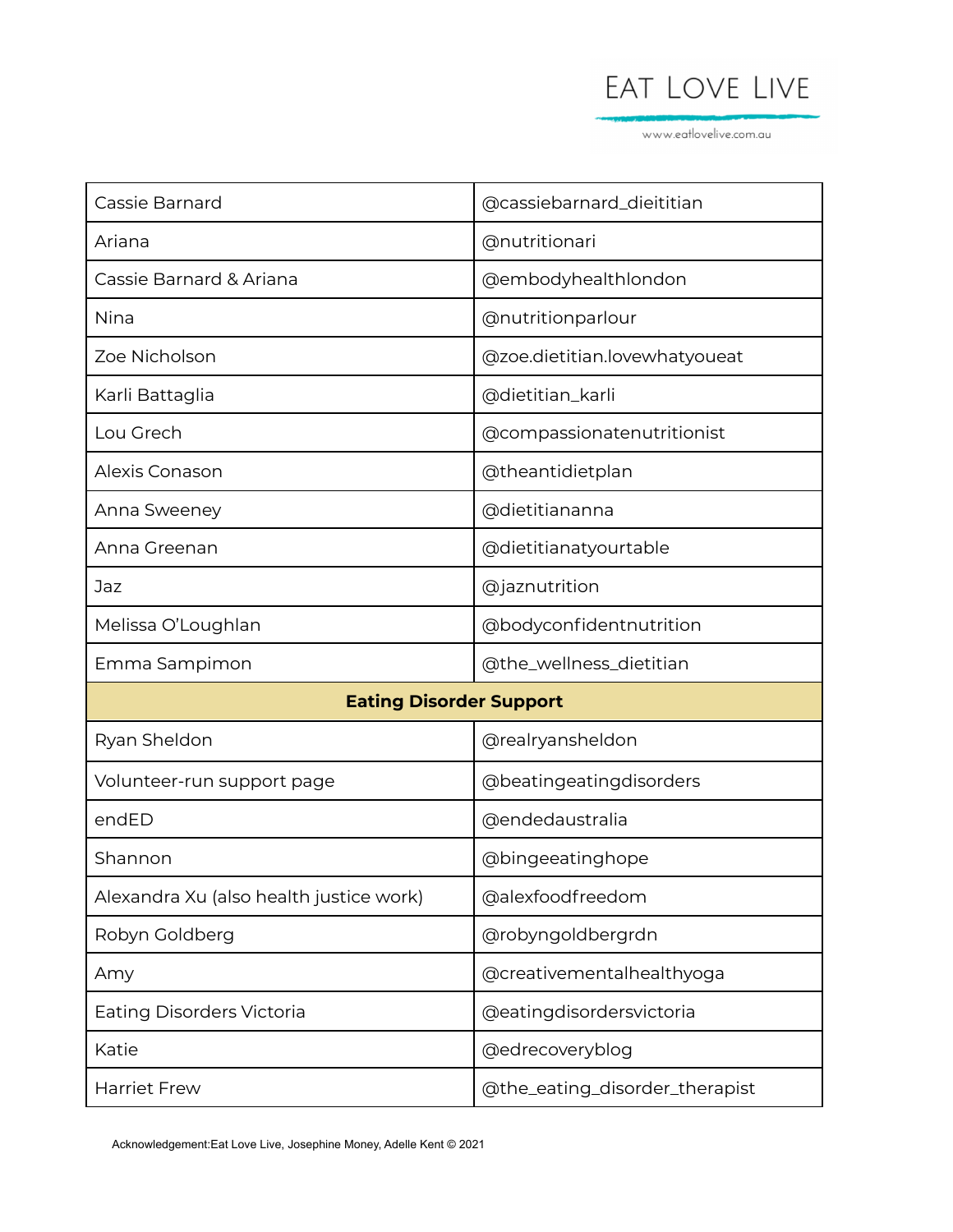www.eatlovelive.com.au

| Lauren Mulheim               | @eatingdisordertherapyla        |  |
|------------------------------|---------------------------------|--|
| <b>Family Support</b>        | @eatingdisorderfamilysupportnet |  |
| <b>ED Centre</b>             | @theeatingdisordercenter        |  |
| Marie-Pier                   | @the.balanced.practice          |  |
| Kelli Rugless                | @dr.kellirugless                |  |
| <b>Body Positivity</b>       |                                 |  |
| <b>Fat Doctor</b>            | @thefatdoctorpodcast            |  |
| Victoria Welsby              | @fierce.fatty                   |  |
| Aubrey Gordon                | @yrfatfriend                    |  |
| Natalie                      | @natalie_bodyimagecoaching      |  |
| Kathryn                      | @fat_mystic_art                 |  |
| Michelle Hess                | @michellehess_m.a               |  |
| Haven with Anna              | @havenwellnessstudio            |  |
| <b>WIND - various</b>        | @weightinclusivenutrition       |  |
| EveryBody Podcast            | @everybodypodcast               |  |
| Sam                          | @curvysam                       |  |
| The Body Positive Collective | @_bodypositiveco                |  |
| <b>Allira Potter</b>         | @allira.potter                  |  |
| Katie Parrott                | @katie_parrott                  |  |
| April Hélène-Horton          | @thebodzilla                    |  |
| Jo                           | @icurvy                         |  |
| Jessie Cassandra Hall        | @jessiecassandrahall            |  |
| Chantelle Ellem              | @fatmumslim                     |  |
| Melissa Doughty              | @melissajadestyle               |  |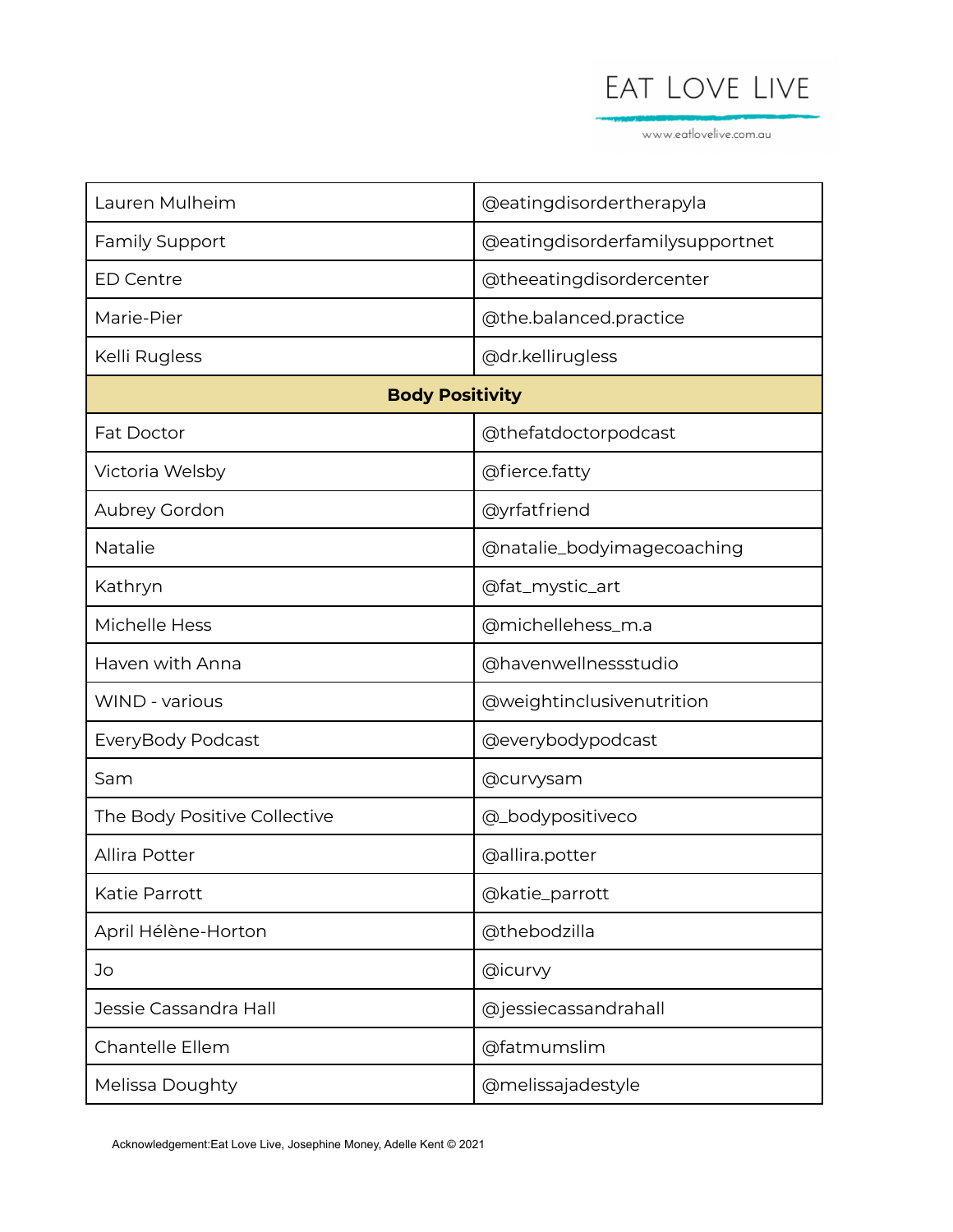www.eatlovelive.com.au

| Sarah-Elyss                                    | @stylenotsize            |  |
|------------------------------------------------|--------------------------|--|
| Kate                                           | @itskatejanmaree         |  |
| Lucy Ryan                                      | @thatgirl_lucyryan       |  |
| Maddy Zanatta                                  | @maddyzanatta            |  |
| Emma Tiatia                                    | @dressmycurves           |  |
| Sarah                                          | @my.wardrobe.wonderland  |  |
| <b>Suzanne Stevens</b>                         | @suzie_stevens           |  |
| <b>Stace McGregs</b>                           | @stace_mcgregs           |  |
| Lacey-Jade Christie                            | @laceyjadechristie       |  |
| Lavinia                                        | @_lavi_love_             |  |
| <b>Body Positive Fitness</b>                   |                          |  |
| Amy Snelling                                   | @amysnellingpt           |  |
| Fitness professionals against weight<br>stigma | @againstweightstigma     |  |
| Lucy Mountain                                  | @lucymountain            |  |
| <b>EYCZ Body Positive Adventures</b>           | @escapingyourcomfortzone |  |
| Various - community support                    | @bodypositivefitness_    |  |
| <b>Shelley Lask</b>                            | @bodypositivehf          |  |
| Janine Biagi                                   | @coach_janinebiagi       |  |
| Alayna Curry                                   | @alaynajcurry            |  |
| Emily                                          | @nourishbyemily          |  |
| Marnie                                         | @marniesgettingfit       |  |
| Larae                                          | @laraepelletier          |  |
| Mary McCallum                                  | @mary.mccallum           |  |